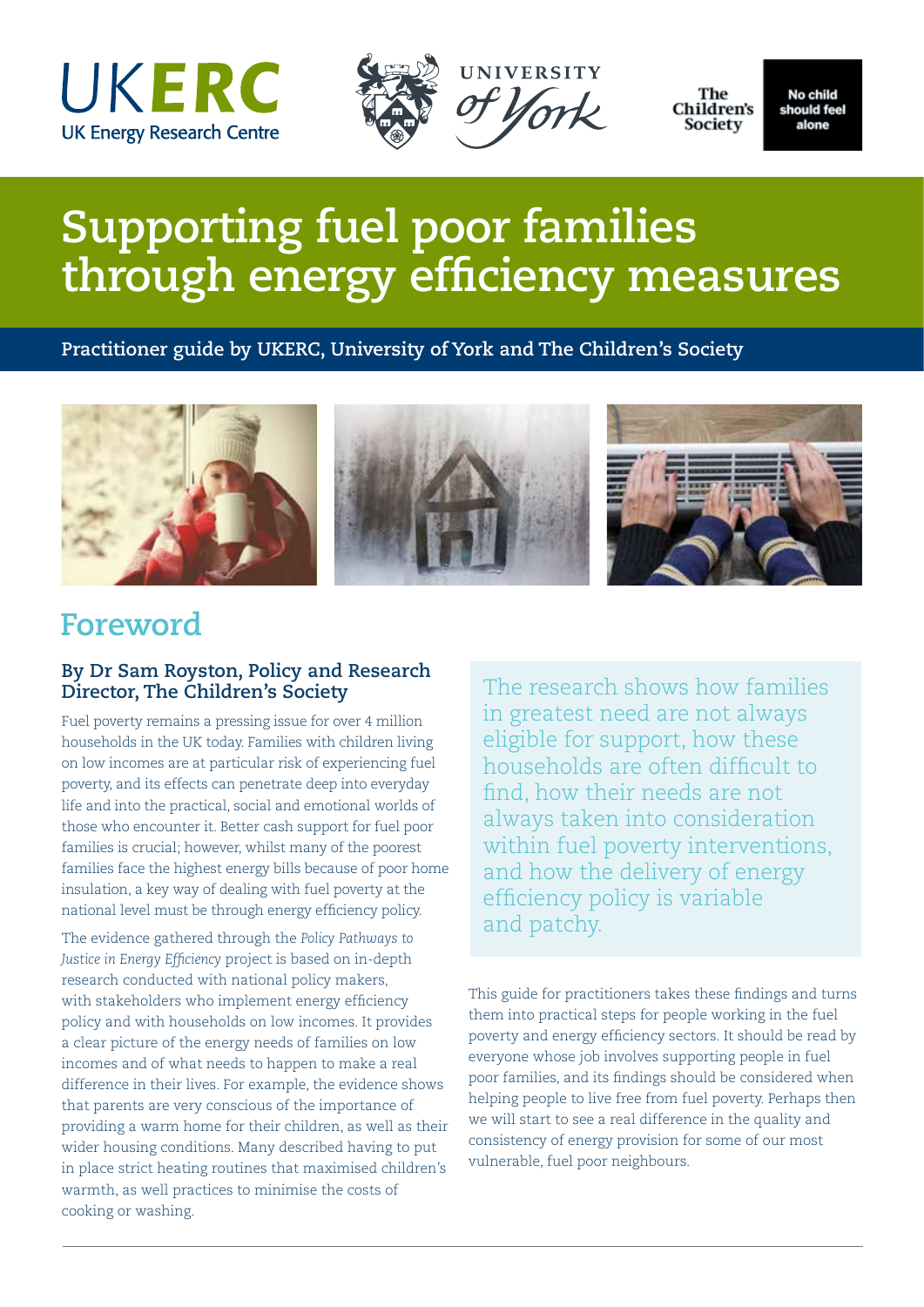## **What are the barriers to tackling fuel poverty?**

In the UK one of the main policy approaches to addressing fuel poverty is via energy efficiency measures such as installing new heating systems and insulation, with low income families considered to be a policy priority (other, income based approaches include the Warm Home Discount for example). Households can access energy efficiency schemes in a variety of ways. Some schemes proactively seek out eligible households, others rely on referrals through a mix of private, third, and public sector organisations, and others use marketing campaigns to encourage households to come forward. However, evidence from our study suggests that households struggle to engage with information relating to energy efficiency measures. The main reasons for this relate to: a lack of trust in the source of the information (for example, if it has come through an energy company or installer); confusion about eligibility or availability of schemes given the volume of information available on the internet; the way in which schemes are marketed – e.g. in a generic, non-personal way, or relying on specific communication channels such as the internet that not all households have access to. Nevertheless, even when households overcome these initial barriers, a number of other issues sometimes prevent them from going ahead with the installation of energy efficiency measures.

**Disruption:** households in our study were concerned about how much mess the work would create, and whether the information they were given about this in advance was accurate. These concerns were not unfounded, with numerous examples of work exceeding planned timeframes and leaving behind unexpected damage. However, concerns were not simply about the direct impact of the work, but also related to how the installation would impact on household routines such as children's nap times, homework, bed times, and school hours:

'Because I have a disabled child they need to give me half an hour's notice before they arrive at my door because I could be giving her medication or she could be on the nebuliser'.

Sometimes even the process of speaking to energy efficiency advisors over the phone can be considered difficult and disruptive – amongst participants in our study, this was especially the case for those with young children. Furthermore, the idea of deviating from tightly organised energy routines can cause some households anxiety as energy use and payments are often closely monitored on a daily basis. For households living in small homes some proposed energy efficiency measures would also result in a loss of space – for example the potential loss of an attic room, or storage space.

**Cost:** householders in our study were concerned about direct and indirect costs associated with the installation of energy efficiency measures. In some instances householders had been asked to make a financial contribution. Even relatively small costs were often regarded as prohibitive, and moreover, where payment was requested it raised concerns that additional requests for money will follow later on. Relating to concerns about the physical mess caused by work, householders were worried about having to spend money on redecoration, a concern that was often realised:

'The people made me aware it was going to be messy but I didn't realise how messy, like my carpets were ripped up, my bathroom floor ripped up; it was just, oh, it was shocking'.

#### **What can be done to help alleviate the effects of fuel poverty on families?**

Findings from this research indicate that generic marketing of energy efficiency schemes will often fail to reach the most vulnerable households. Instead eligible families need to be actively sought out via a variety of approaches, which may include:

**Working in a range of places frequented by families, and through organisations that are already in contact with families and who are trusted by them (often referred to as trusted intermediaries).** These include children's centres, children's charities, food banks, Tenants' Associations, and schools.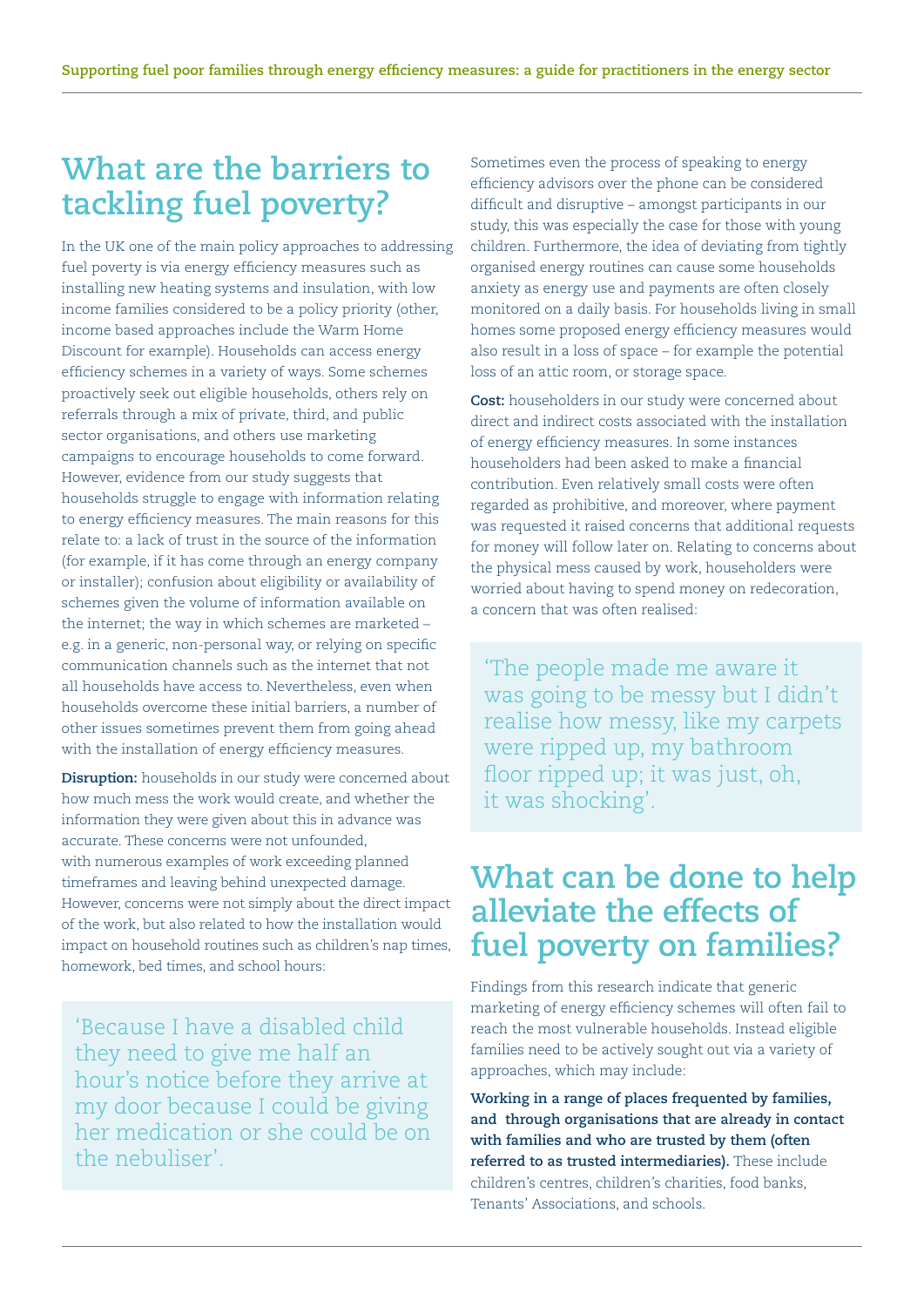**Working with public sector agencies including health visiting teams, social workers, child protection and housing teams.** The importance of working with these agencies is clear, given their knowledge of the population that they work with. There are examples of these forms of working across the UK, ranging from fully funded partnerships between organisations (e.g. between energy companies, local authorities, the health sector and voluntary and community sector organisations), through to more informal ways of working such as encouraging GPs and health visitors to make referrals into energy efficiency schemes. Whilst the kind of organisations that can act as intermediaries have been under severe financial strain over the last decade, there are examples of positive forms of action which are detailed in our full report [www.ukerc. ac.uk/pathways-to-justice-energy-efficiency.html]. With this caveat, we recommend where possible, the use of trusted intermediaries to link households with schemes.

**Working with community, social and familial networks.**  Where households are able to discuss and view energy efficiency measures with people they trust they are often able to alleviate the concerns highlighted above. In our study, talking to friends, family or neighbours who have had work undertaken was found to have a positive impact, as did sharing photos and information on social media sites (for example via parenting groups on Facebook). Households using social media to find out about work were less concerned about the trustworthiness of the information they received compared to those contacting

their energy company, for example. This suggests that providing information through social media including photos, encouraging reviews, and having an online presence could have a positive impact on take up. See our main report for more details of this.

**Supporting families through the installation process and beyond.** Whilst working with intermediaries can be one of the best ways of finding eligible families, in many cases they can also play a significant role in providing ongoing energy related support. One of the most effective ways of helping households, especially those in crisis, is to combine energy efficiency support with a range of other entitlement checks and support with debt. From an energy perspective this enables a broader range of measures to be explored (for example, energy debt support, Warm Home Discount) that will typically make energy efficiency measures more effective. Moreover, given the often-complex eligibility criteria associated with many of the UK energy efficiency schemes, a 'one touch' service such as this is able to provide tailored support without raising expectations about specific forms of help, as well as being able to refer households into new energy efficiency schemes as they open. Not only does this approach address the issues of trust outlined above, but it also tackles the wider context of all the issues that a household may be facing, rather than simply addressing the physical characteristics of the building. From a household perspective the following features make up a positive experience:

#### **From a household perspective the following features make up a positive experience:**

| Home visits: The option of home visits is an                                                                                                                                                                  | <b>Informed installers:</b> Those people entering the home – usually                                                                                                                                                                                                     |
|---------------------------------------------------------------------------------------------------------------------------------------------------------------------------------------------------------------|--------------------------------------------------------------------------------------------------------------------------------------------------------------------------------------------------------------------------------------------------------------------------|
| essential part of ensuring scheme uptake among                                                                                                                                                                | installers - need sufficient information, knowledge, and                                                                                                                                                                                                                 |
| vulnerable groups.                                                                                                                                                                                            | understanding of the needs of the people within the home.                                                                                                                                                                                                                |
| Pre work agreement: This should detail the most<br>appropriate work for the household, any additional<br>support required, what the household can expect,<br>and who they can contact throughout the process. | A single point of contact: Having a single point of contact<br>throughout the duration of a household's involvement in a<br>scheme is useful for building trust and oversight. This point<br>of contact should have sufficient understanding of the<br>households needs. |

**The inclusion of advocacy services and agencies:** Such organisations may be able to provide additional practical and organisational support throughout the process.